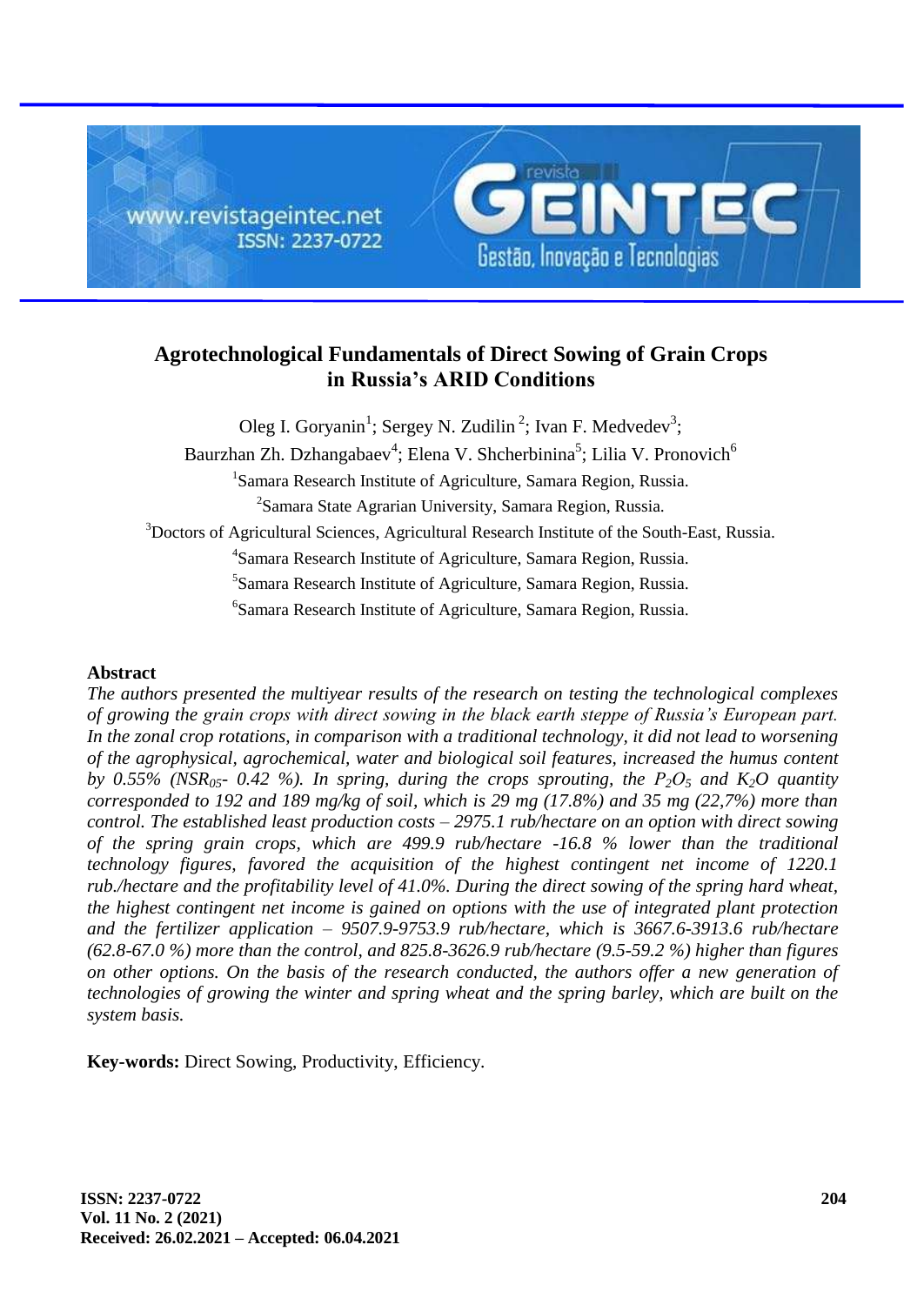#### **1. Introduction**

In the existing natural and economic conditions, one of the major aspects of plant growing in Russia is development and application of the direct sowing technologies and the No-till production systems. A focus on deeper market relations places on Russia's agriculture a number of strict demands that are hard to comply with within the old technologies (Korchagin et all, 2007).

The situation is getting worse because in Russia's countryside, for reasons beyond control and for internal reasons, the quantity of working machine operators and specialists decreases catastrophically. So, the main interest of agricultural producers in the direct sowing technologies and the No-till production system is generated by savings of material, energy and labor expenses (Korchagin et all, 2007; Alarcon, Sanchez, 2013).

The second reason for transition to the modern resource-saving technologies, which is not less important, is strengthening of negative influence of irrational antropogenous activities upon the soil and acceleration of the soil covering degradation processes that are caused, in the first place, by limited application of organic fertilizers and intensive plowing. Against this background, the erosion processes are getting more intense, the degradation grows, the dehumification with manifestation of steadily nonrecompensible humus mineralization and high atmospheric emission of  $CO<sub>2</sub>$  take place (Shevtsova et al, 2003; Korchagin et all, 2007; Rouw et al, 2010; Salvo et al, 2010; Alvaro-Fuentes, Cantero-Martinez, 2010; Blanco-Canqui, 2011; Laudicina et all, 2012; Soane et all, 2012; Martín-Lammerding et all, 2013; Goryanin et all, 2019).

The Samara Research Institute of Agriculture has accumulated 60-year experimental material on improving the soil-protective agriculture systems for the arid steppe of the Middle Volga region. Research of the agriculture department of the Samara Research Institute of Agriculture is coordinated with the theoretical basis of eminent scientists of Russia and non-CIS countries. It is established that one can keep the field crop cultivation efficiently in large steppe districts of the region with the wide use of the minimum soil cultivation instead of traditional plowing, keeping of the stubble and other vegetable refuses on the field surface, giving the crucial role in the plant nutrition to the top soil (Korchagin et all, 2007; Rátonyi et all, 2007).

The scientific foundation of modern technologies based on the minimum soil cultivation and sowing is an established regularity – the black-earth soils of steppe districts of the Trans-Volga area and other Russia's regions, having close values of optimum and steady-state soil density, do not need permanent plowing and other deep intensive cultivations to regulate the agrophysical, agrochemical and biological soil features (Goryanin et all, 2019).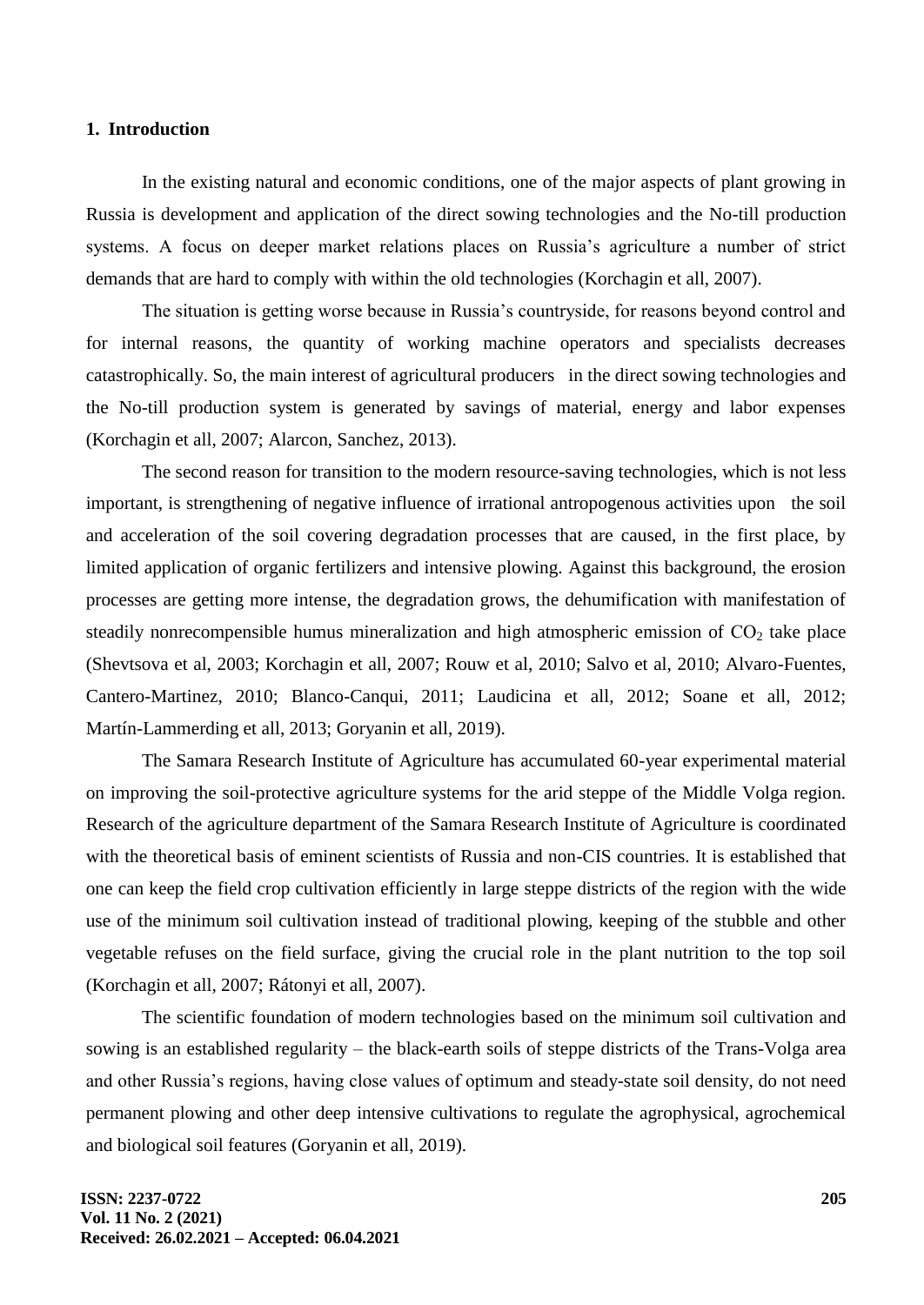One of the major reasons for negative results of applying the direct sowing technologies and No-till in Russia is related to the fact that agricultural producers connected the growing under such technologies only with the use of one or another way of the main soil cultivation and without account taken of a specificity of its influence upon the phitosanitary situation, food regime and with a total absence of the direct sowing machines.

Thus, only a systemic approach and strict correspondence of the offered technologies to the natural-climatic and economic conditions can guarantee a success of their development. Disregarding of this only correct approach leads to the discrediting of these technologies (Korchagin et all, 2007).

**The research is aimed at** the scientific substantiation of agro-technological fundamentals of the direct sowing in the climate change conditions ensuring the stabilization of productivity of zonal crop rotations, reduction of the black earth degradation, decrease in energy and resource expenses of the agriculture in an arid part of the European Russia.

### **2. Materials and Methods**

The research was conducted in the multiyear study areas, on the basis of the agriculture department in 1999-2017. The experimental field soil is ordinary, medium and middle loamy black earth.

Various systems of soil cultivation and the soil technologies during growing the grain crops with the use of the domestic and foreign complexes of the tillage tools and sowing units (1999-2002) were studied in the four-course grain-fallow crop rotation: clean fallow – winter soft wheat – spring soft wheat – spring soft wheat.

The experiment scheme included the following options: during growing the winter wheat 1. Ploughing PLN-5-35 (25-27 cm) + sowing SZ-3.6 (control); 2. Flat cultivation KPSh-5 (10-12 cm) + sowing STS-6; 3. Minimum soil cultivation Smaragd (10-12 cm) + sowing DMC Primera 601; 4. Mulch cultivation OPO-4.25 (10-12 cm) + sowing AUP-18.05; 5. Mulch cultivation OPO-4.25  $(10-12 \text{ cm})$  + late autumn loosening PCh-4.5 (25-27 cm) + sowing AUP-18.05; 6. Without autumn cultivation + sowing AUP-18.05; 7. Without autumn cultivation + sowing DMC Primera 601. When growing the spring wheat and, on the whole, the crop rotation productivity was studied on 1, 4 and 6 options of the experience.

In 2000-2010 in the seven-course crop rotation, with alternation of clean fallow –winter wheat – millet – spring wheat – corn (since 2006 it has been green fallow) – spring wheat – spring barley in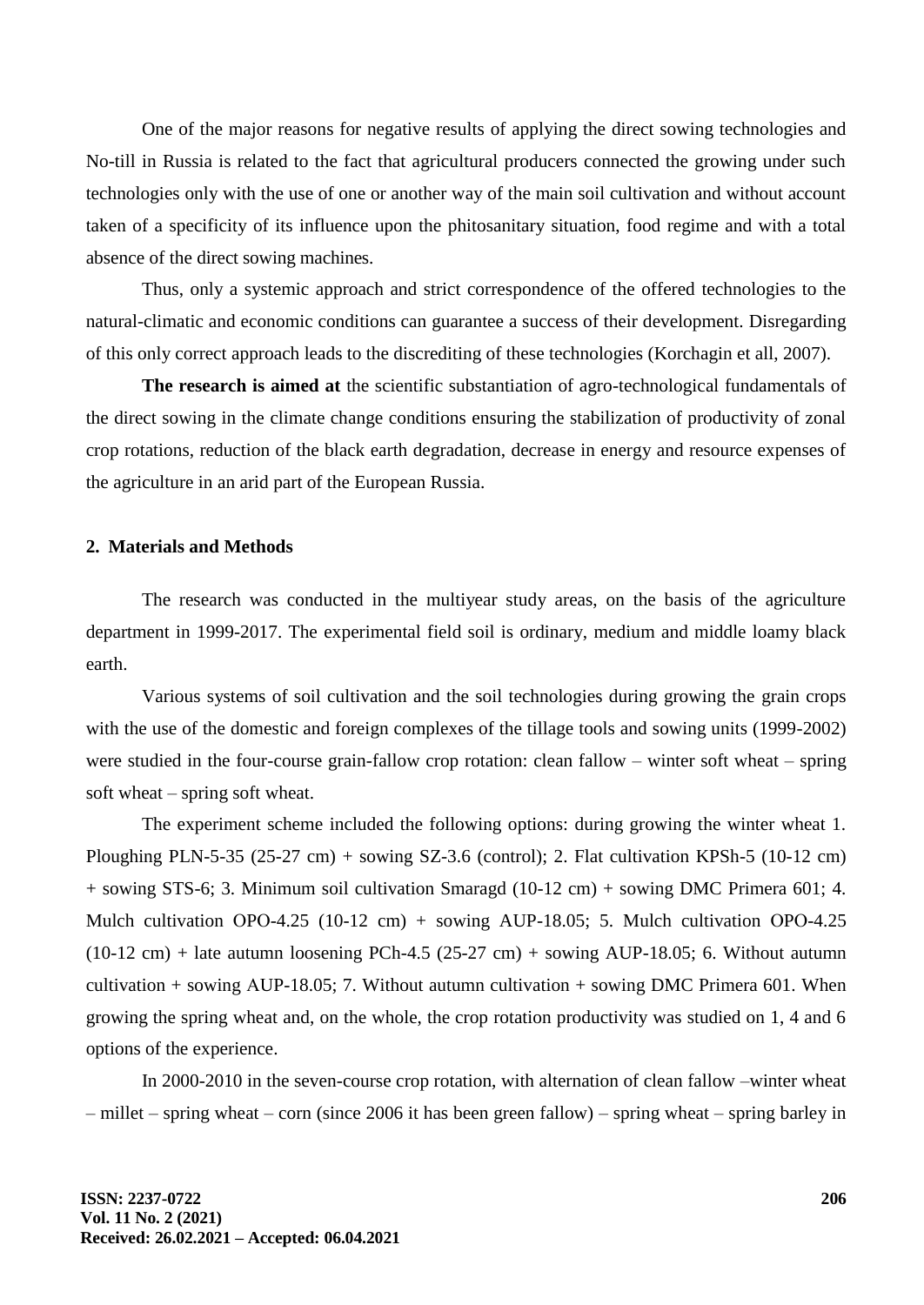comparison with the tradition technology, the technological complex with direct sowing of grain crops was studied.

The check option of the experiment used the generally accepted machinery system (PLN -5-35, BZSS -1.0, KPS - 4, СЗ-3.6, 3KKSh-6). The new-generation technological complexes used the combined sowing units made by Selmash, LLC (AUP – 18.05).

In the six-course grain-ploughing crop rotation, various intensification levels with the direct sowing of the spring hard wheat were studied. The soya is a predecessor of the crop. The research was conducted in 2011-2017 on seven technologies (options):

- 1. Traditional technology: ploughing at 22-24 cm + seed treatment + crop vegetation herbicides – Secator turbo (control);
- 2. Control + application of the ammonium nitrate before sowing  $(N_{30})$  + insecticides (Detsis Profi – two times).
- 3. Resource-saving technology: direct sowing AUP-18.05 + seed treatment + grain crops vegetation herbicides – Secator turbo (Bacground);
- 4. Background + biologics to the spring wheat tillering (Bioneks Kemi, Fitosporin);
- 5. Background + application of the ammonium nitrate before sowing  $(N_{30})$ ;
- 6. Background + application of the ammonium nitrate before sowing  $(N_{30})$  + insecticides (Detsis Profi – two times).
- 7. Background + application of the ammonium nitrate before sowing  $(N_{45})$  + insecticides (Detsis Profi – two times).

The experiment is repeated three times, the plot size is  $1100m^2$ .

The research zone climate is acutely continental. Over 18 years of the research, the years of 2000, 2001, 2004, 2006, 2014, 2016 were favorable for growth and development of the winter crops (the hydrothermal index for May-August  $=0.45-0.81$ ), the years of 2003 and 2007, 2017 were favorable for development of all crops (the hydrothermal index for May-August=0.94-1.42), in 2002, 2005 the spring draught occurred. In 2008, 2009, 2015 the spring-summer draught occurred. The year of 2010 witnessed the severest spring-autumn draught over the last 100 years, with the hydrothermal index=0.13. In the other years the hydrothermal index for the grain crops vegetation was at the level of (0.65-0.74).

The experiments performed the following calculations and observations: the structural-aggregate constitution of soil – by the dry screening according to the method of N.I.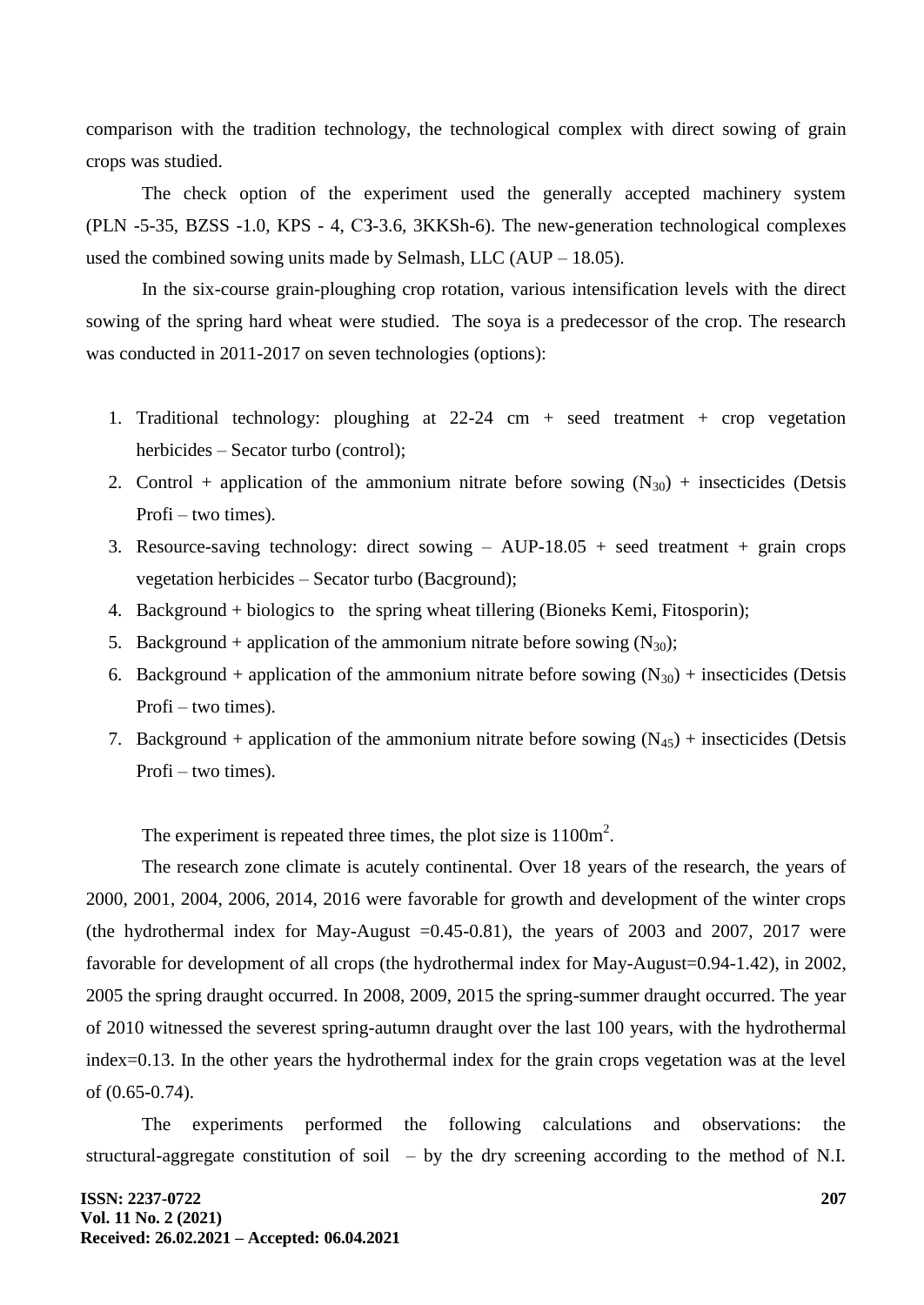Savinov (A. F. Vadiunina, 1986); soil density – by the cylinders method according to S.I. Dolgov, GOST 27593-88; soil humidity – by the thermostatic-weight method, GOST 282687-89; content of nitrates in the soil – by the ionometric method in modification of Central Institute of Agrochemical Service of Agriculture, GOST 26951-86; labile compounds of phosphorus and potassium – by the method of Chirikov, GOST 26204-91; humus in % – by the method of Tyurin, GOST 26213-91; determination of hydrolytic acidity in soil – by the method of Kappen in modification of Central Institute of Agrochemical Service of Agriculture, GOST 26212-91; salt  $pH - by$  the method of Central Institute of Agrochemical Service of Agriculture, GOST 26483-85.

## **3. Results**

Climatic conditions exert a significant influence upon conditions of the plants growth and development (Santoyo et al, 2017). Apart from that, the moisture is the main limiting factor in the greater part of the European Russia.

When studying the soil cultivation systems and the sowing technologies, with practically the same deposits of productive moisture and crop capacity, there are no significant differences in the moisture consumption per unit of products on the black fallow options. When growing the winter wheat with the early fallow (without the autumn soil cultivation  $+$  sowing AUP-18.05), the increase in a water-use ratio in comparison with other options by 3.8-6.7 % is established.

The use of machines made by Selmash LLC (OPO-4,25 + AUP-18.05) ensured a more rational moisture consumption per unit of products of the spring wheat  $-1232.4 \text{ m}^3$ /t, which is 4.4-6.3 % fewer than the control and direct sowing with the use of AUP-18.05.

Against the background, with the use of fertilizers, with different systems of the soil cultivation and the winter wheat sowing technologies, there were no significant differences in supplying of its crops with nitrates. The content of labile phosphates and exchange potassium in the soil on the studied options was very high and, depending on the options tested, changed insignificantly too. The same tendency on the content of available nutrients in the soil with various soil cultivation systems and the sowing technologies against the background with the use of fertilizers, is established during growing the spring wheat.

In the winter wheat crops, due to the good infestation-cleaning function of the fallows and the haulm density of crop plants, on all the experiment options studied, the crops infestation with weeds was weak, and did not influence the crop capacity.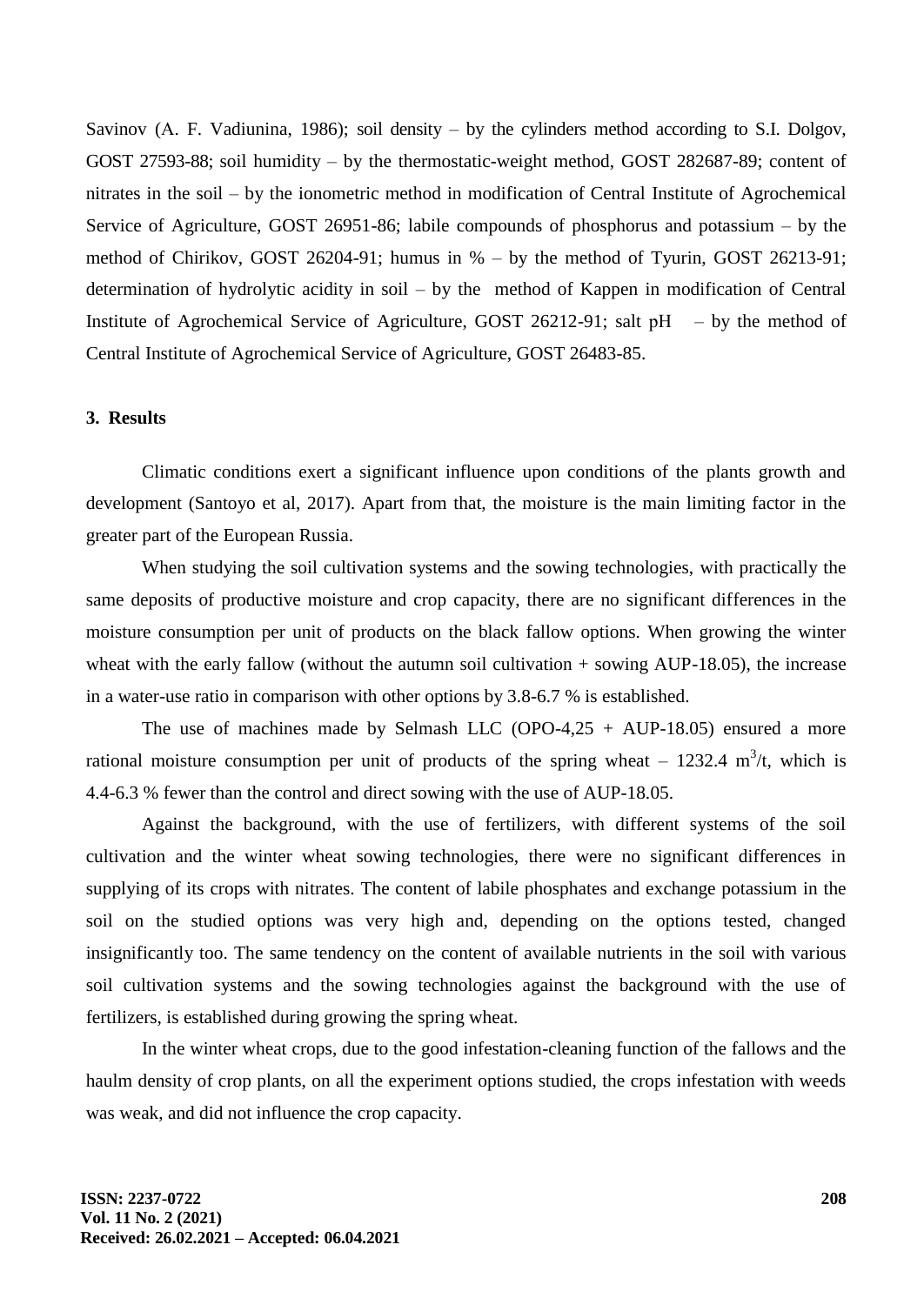The resource-saving technologies of growing the winter wheat with the use of domestic tools and units, including the refusal from the basic cultivation of the fallow fields, did not lead, in comparison with the control, to the decrease in its crop capacity.

On the average, over the years of the research, the highest winter wheat crop capacity is established on technologies with the use of the sowing unit AUP-18.05 – 4.41-4.69 t/hectare.

When applying the researched soil cultivation systems and the sowing technologies of the spring wheat, no differences in its crop capacity were detected, which favored the leveling of productivity of the grain-fallow crop rotation on the experience options (Table. 1).

With the same cost of the products with a traditional system, the contingent net income, in growing the grain crops according to the resource-saving systems of the soil cultivation and the sowing technologies, increased by 421.4-441.8 rub/hectare (42.0-44.1 %), the profitability level increased by 25.5-29.8%.

The research, which was conducted in Samara Research Institute of Agriculture in 2000-2010, showed that the direct sowing, in combination with a complex of its mandatory elements, does not lead to the worsening of agrophysical features, the water and food regimes of the soil. The crops infestation was not increased and the biological soil activity was not weakened.

During the sowing of the spring grain crops, density of the ploughing layer soil depended on biological features of the plants in a greater degree, and on ways of the basic soil cultivation and the growing technologies in a smaller degree, and it stayed within the optimal values, including the steady-state density.

Under the winter wheat crops, through the smaller humidity and condensing action of the root system, which is well-developed in spring, upon the soil, the soil was denser  $(1.07-1.12 \text{ g/cm}^3)$ , than on other fields (1.03-1.08 g/cm3).

The use of the direct sowing of the spring grain crops ensured an exact increase in the spring deposits of moisture in the meter-deep layer of the soil, in comparison with the traditional technology. Here the water regime was improved through great deposits of the residual moisture in the autumn period and improvement of taking of the non-vegetation period precipitation. On the average, in terms of the crop rotation, the deposits of productive moisture on a technology with direct sowing of the grain crops were 105.3 mm, which is 22.2 mm or 26.9 % more than with the traditional technology. Apart from that, the soil water regime improvement was detected in a plowing layer as well as in a subsurface layer.

The use of the direct grain crops sowing technologies ensured, in comparison with the traditional technology, improvement of the phosphatic and potassium regimes of the soil. On average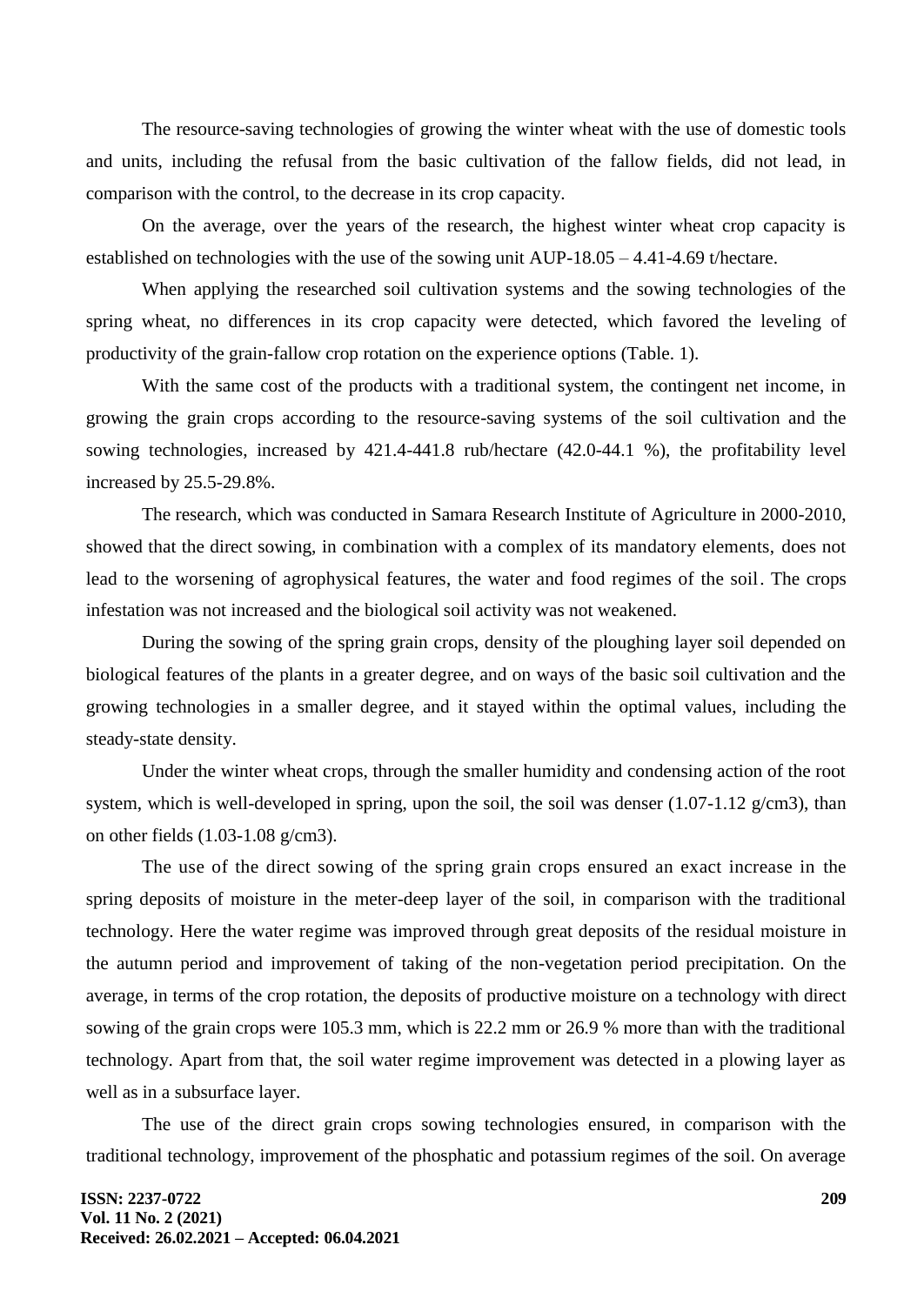of the crop rotation, here the content of  $P_2O_5$  and  $K_2O$  made up 192 and 189 mg/kg of the soil, respectively, which is exactly 29 mg (17.8%) 35 mg (22.7%) more than the control (when  $NSR_{05}$  is 20 and 21 mg).

A tendency of significant improvement of the phosphorus and potassium regimes of the plants nutrition during the direct sowing, in comparison with the traditional technology, is established during the whole vegetation period.

The continuous application of the grain crops direct sowing, with the use of the shredded straw and stubbly root remains as fertilizers, ensured, especially in the years with insignificant quantity of precipitation, a lower humus mineralization, in comparison with the control. On the average, over the years of the research, the humus content was 3.86%, which is exactly 0.55% higher than the control (NSR<sub>05</sub>- 0.42).

The research, which the authors conducted, did not establish any significant changes in the soil acidity depending on ways of the basic soil cultivation and technological systems of soil cultivation and the sowing. On the average, in 2001-2011 pH sal. in the 0-30 cm soil layer made up 5.64-5.94, which corresponds to the subacid soils.

Rational combination in the crop rotation of the agrotechnical and chemical agents ensured the efficient crops protection against the weeds in the tested technological complexes. Total grain crops infestation, on the average of the crop rotation, made up 18,5 units/ $m^2$  in the ear formation with the traditional technology, on an option with the direct sowing  $-22.0$  units/m<sup>2</sup>.

The direct sowing technology, due to optimization of the agrophysical and agrochemical features of the soil, ensured the crop rotation of the winter wheat and the spring grain crops, which is equal to the control. On the average of the crop rotation, the grain crop rotation made up  $1.67 - 1.69$ t/hectare (Table 2).

With calculations of the economic efficiency, the smallest production expenses – 2975.1 rub/hectare, on the option with the direct sowing of the spring grain crops, which is 499.9 rub/hectare (16.8 %) fewer than the figures on the traditional technology, favored the generation of the highest contingent net income of 1220.1 rub./hectare and the profitability level of 41.0%. The profitability level, which is received, on the average, over the years of the research, on the new-generation technological system, allows performing the expanded grain production.

Until recently, due to smaller demands on the soil-climatic conditions, the spring soft wheat was more widespread in Russia, that hard wheat was (Allahverdiyev, Huseynova, 2017). At present, for reasons beyond control, the situation exchanged. Therefore, he research for detecting the adaptive intensification means, with high sowing of the spring hard wheat were conducted.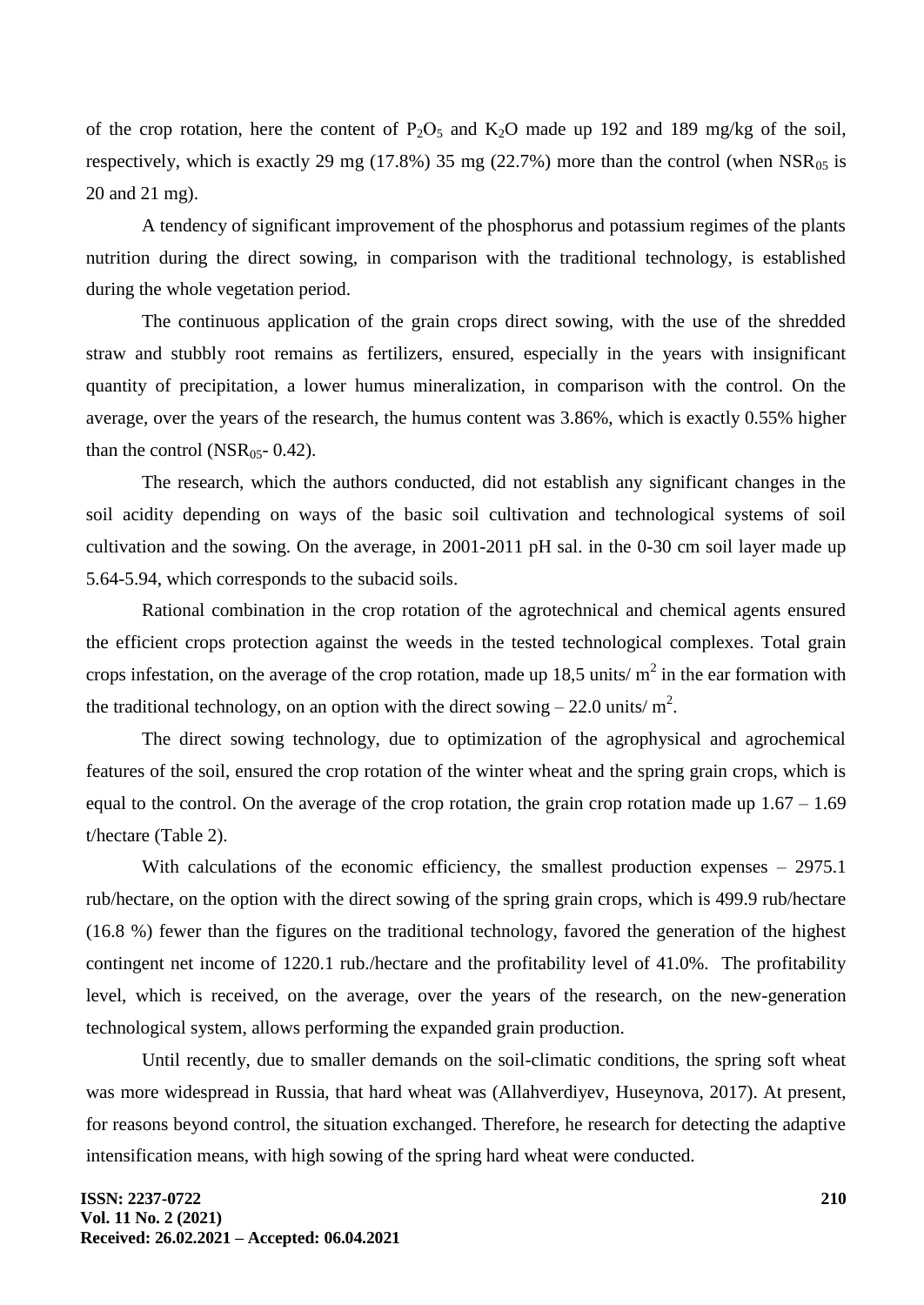On the average for 2011-2017, in the period of the crop sprouting, detected high deposits of the productive moisture – 164.4 mm (control), 162.7-167.1 mm (direct sowing), which did not depend on the applied ways of the basic soil cultivation and the sowing and the intensification means.

The use of fertilizers and insecticides against the background with direct sowing (4, 6 options) ensured a more rational moisture consumption for the harvest receipt  $-1264-1271$  m<sup>3</sup>/t, which is 173-198  $m<sup>3</sup>/t$  (13.6-15.7 %) less than the values of an option with application of the biologics and the ammonium nitrate into the tillering stage.

In the wheat sprouting period, the nitrates content against the natural background according to the fertility (1-3 options) did not depend on the studied technologies and made up 28.2-30.2 mg/kg. The pre-sowing application of the ammonium nitrate ensured the nitrates content increase in the direct sowing by 17.1-18.4 mg/kg (58.0-65.2 %).

The conducted research established that the spring hard wheat crop capacity essentially depends on the hydrothermal index in the vegetation period. in the years with a figure of more than 0.8, a considerable increase in the crop capacity is detected, in comparison with arid years, with 0.95-1.31 t/hectare to 1.85-2.62 t/hectare (41.2-275.8 %). The greatest harvest increase from the intensification means is received on the option with direct sowing as a result of joint action of fertilizers and insecticides. In the arid years, it made up 0.33-0.36 t/hectare (34.7-37.9 %), in the moist years – 0.68-0.70 t/hectare (36.8-37. 8%). (Table 3).

The highest protein content was observed in the arid years, with small fluctuations depending on the options researched, – 15.4-16.3 %, which is 1.1-3.5 % higher than the figures in moist years.

Application of the nitrogen fertilizers with the traditional technology, when raising the level of the crop capacity, did not decrease the protein content in all the years of the research. During the direct sowing, improvement of the plant mineral nutrition, when ensuring the productivity increase, favored the protein content increase in moist years by 0.9-1.8 %. on the average, for the years of the research by 0.5-1.0 %.

The use of direct sowing, when ensuring the same wheat grain crop capacity, in comparison with the traditional technology, did not decrease the quantity and did not lower the quality of fibrin.

The fibrin quantity, with the traditional technology, made up 32.6-33.9 %, with the direct sowing  $-30.6-33$ . %. With the direct sowing, a higher fibrin quality  $-99.8-101.4$  is detected, which is 1.0-2.7 % more than the traditional technology.

While calculating the economic efficiency at the extensive background of direct sowing (2 option) through cutting the production expenses by 15 %, the contingent net income, in comparison with the control, increased by 286.7 rub/hectare (4.9%). The direct sowing ensured the a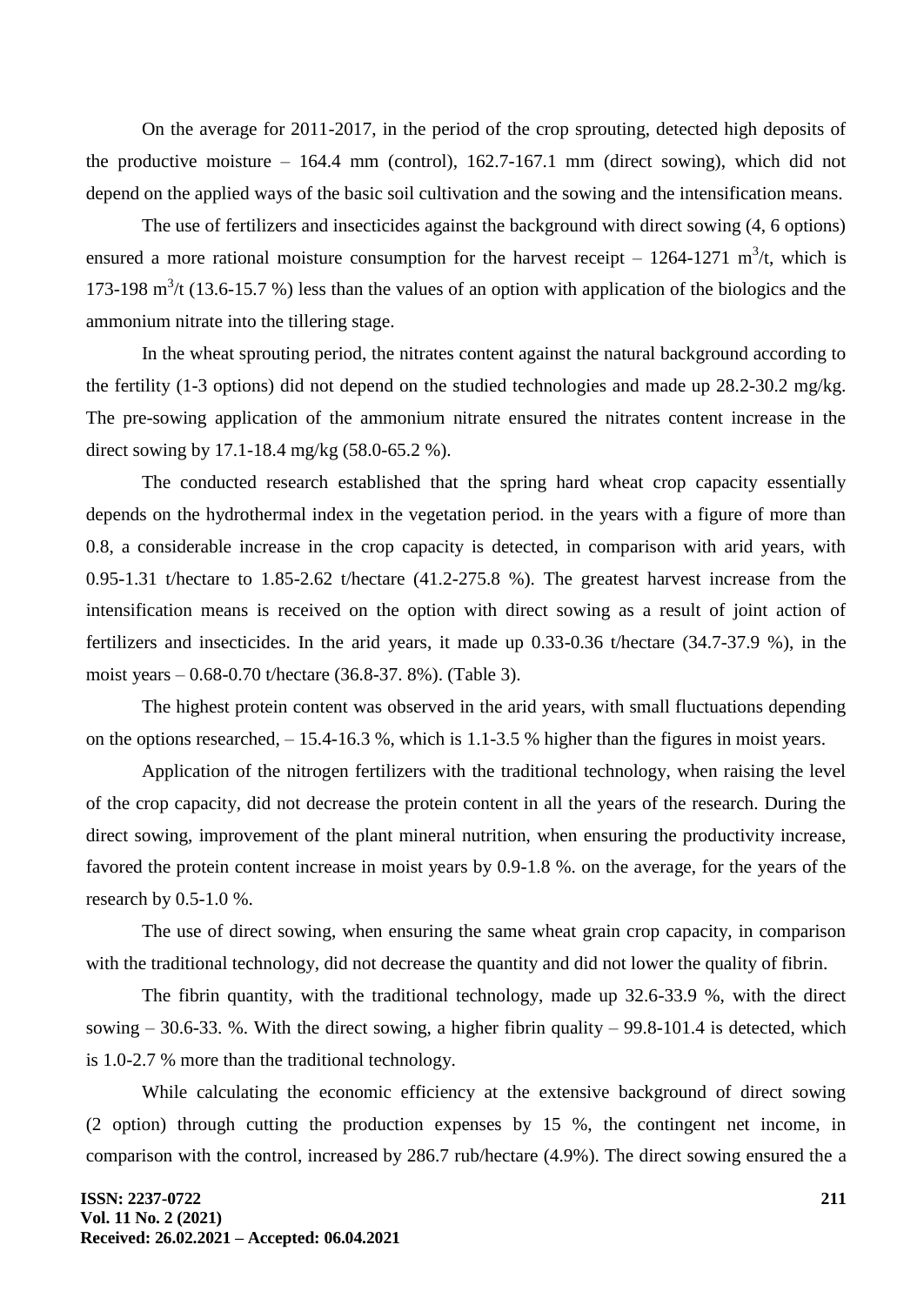high recoupment of the intensification means. The maximum contingent net income is gained on options with the use of insecticides (6, 7 options) – 9507.9-9753.9 rub/hectare, which is 3667.6-3913.6 rub/hectare (62.8-67.0 %) more than the control and 825.8-3626.9 rub/hectare (9.5-59.2 %) than figures on other options (Table 4).

## **4. Discussion and Conclusions**

The use of direct seeding has great prospects, both in the World and in Russia. This is due to the need to increase the production of food and biofuels, to preserve soil fertility.

In world agricultural production, the main element of direct seeding is seeding with an anchor or disc Coulter. At the same time, the technologies are characterized by:

- The absence of any mechanical treatment of the soil when cultivating crops;
- Permanent presence of organic residues on the soil surface;
- Expediency of application of fruit-bearing crop rotations.

The advantages of direct seeding include:

- Preservation of soil moisture and soil fertility;
- Improving the structure of the soil and increasing the content of nutrients in it;
- Reduction of soil compaction, water and wind erosion;
- Improving the environment by reducing CO2 emissions into the atmosphere;
- Saving material and labor costs, cost reduction (Korchagin et all, 2007, Alvarez R., Steinbach H.S. 2009, Alvaro-Fuentes J., Cantero-Martinez, 2010, C. Lordan J., et al. 2013).

The results obtained in our research indicate that the use of growing technologies from the direct sowing of field crops in the existing situation is top-priority in Russia. Apart from that, in the arid conditions, the sowing has its peculiarities. When there are too little straw and stubble remains, the mulch direct sowing has the advantage. An obligatory condition of successful growing of the field crops is observation of all the technology elements and their adaptivity to the soil-climatic conditions.

The tested technological complex with mulch direct sowing in the zonal crop rotation did not lead to the worsening of agrochemical, water and biological features of the soil. The crop infestation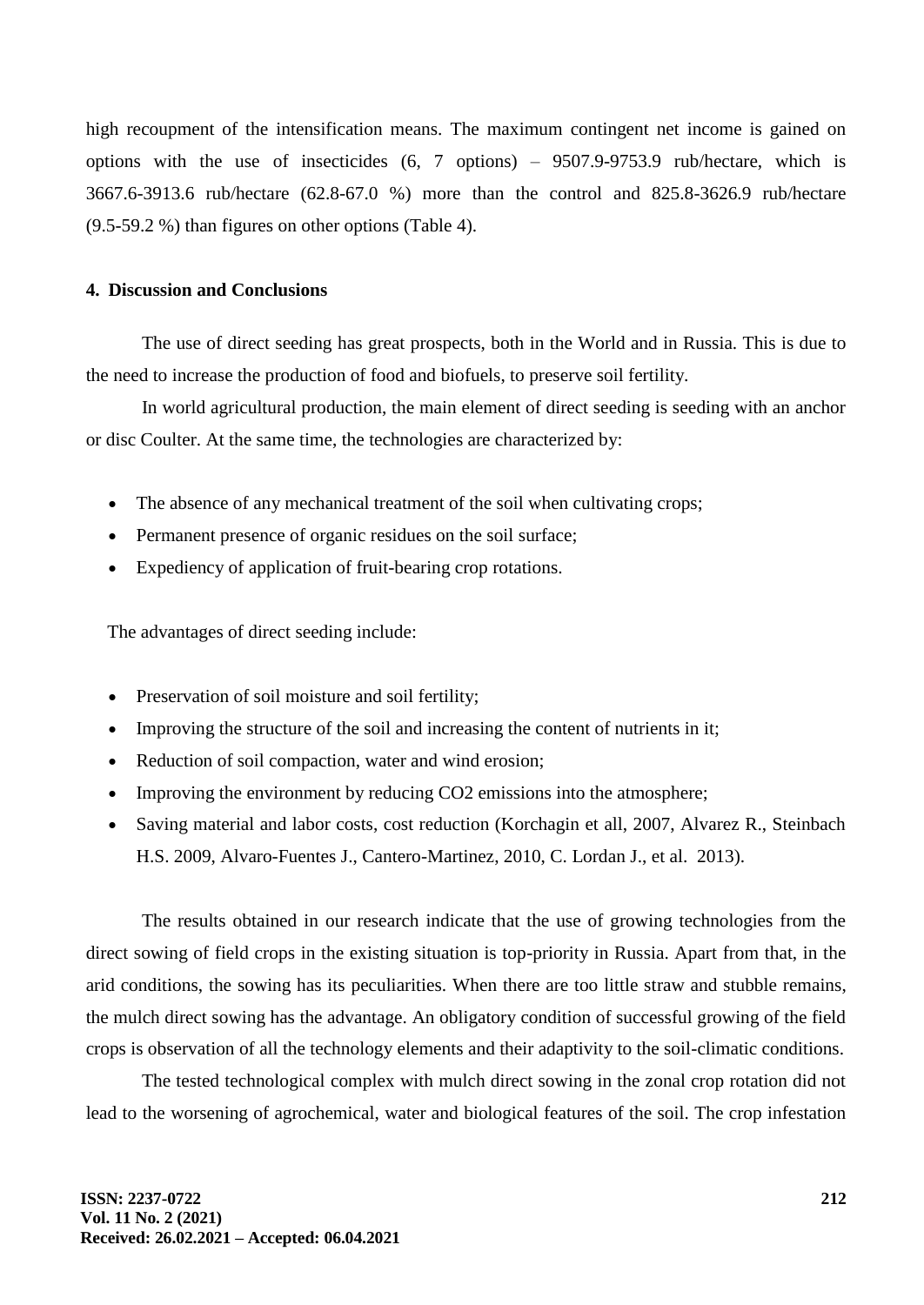did not grow against the background of the herbicides use, the primary soil fertility elements did not become worse.

The technology with direct sowing showed a high economic and energetic effect with the use of a combine sowing unit made by Syzranselmash LLC - AUP-18.05 for direct sowing.

On the basis of the research conducted, the resource-saving technologies of growing the winter and spring wheat, barley are offered, and they include.

- Placement in the zonal crop rotations (4–6 fields);
- Sowing of the fields, which were not cultivated since autumn, with the use of contact herbicides or the tank mixtures of the new-generation herbicides with a multi-year type of infestation in the autumn period;
- The spring-summer maintenance of fallows (during growing the winter wheat) with the use of the new generation tillage combines (ОPО-4.25 and ОPО-8.5 and others);
- Non-drill sowing with the use of the combined sowing machines AUP-18.05, AUP-18.07 with simultaneous application of starting fertilizer rates in drill rows during the sowing, the use of side-dressing;
- Integrated protection of the plants;
- Sowing of the varieties that are adaptive to the local weather conditions which and able to recompense the intensification means well;
- Direct combining with straw shredding for fertilizers.

The paper is performed in Samara Research Institute of Agriculture in accordance with scientific and technical programs:

State registration numbers 78039171; 01960.010526; 02201254344; 01.2.00304288; 01.20.001650;

## **References**

Alarcón, S., & Sánchez García, M. (2013). Business strategies, profitability and efficiency of production. *Spanish Journal of Agricultural Research, 11*(1), 19-31.

https://doi.org/10.5424/sjar/2013111-3093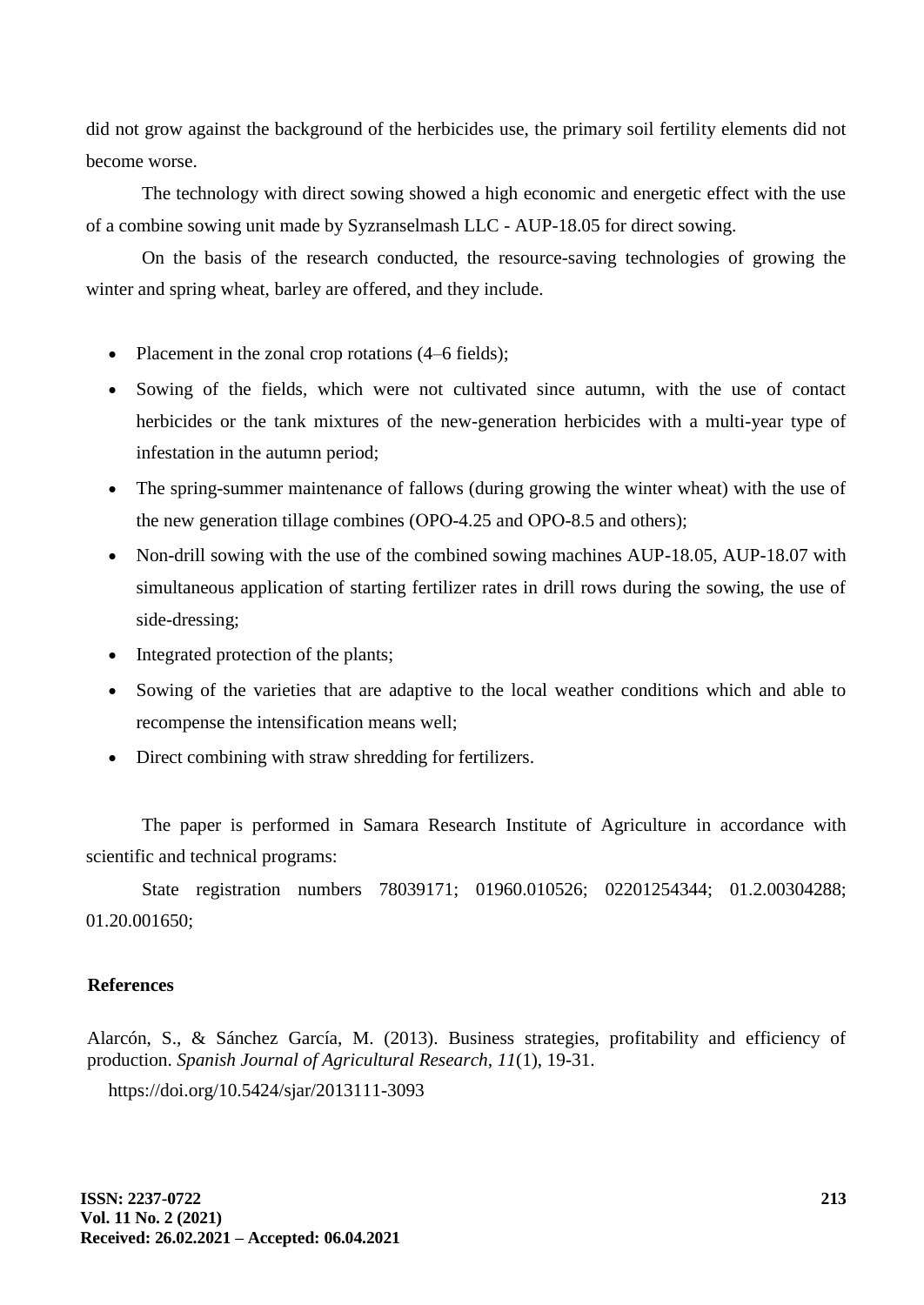Allahverdiyev, T., & Huseynova, I. (2017). Influence of water deficit on photosynthetic activity, dry matter partitioning and grain yield of different durum and bread wheat genotypes. *Cereal Research Communications, 45*(3), 432–441. https://doi.org/10.1556/0806.45.2017.029

Alvarez R., & Steinbach H.S. (2009). A review of the effects of tillage systems on sone soil physical properties, water content, nitrate availabity and crops yield in the Argentine Pampas. *Soil & Tillage Research, 1,* 1-15. https://doi.org/10.1016/j.still.2009.02.005

Alvaro-Fuentes J., & Cantero-Martinez C. (2010) Short communication. Potential to mitigate anthropogenic CO<sub>2</sub> emissionbi tillage peduction in dryland soils of Spain. *Spanish Journal of Agricultural Research, 8*(4), 1271-1276. https://doi.org/10.5424/sjar/2010084-1240

Blanco-Canqui, H., Mikha, M.M., Presley, D.R., & Claassen, M.M. (2011). Addition of cover crops enhances no-till potential for improving soil physical properties. *Soil Science Society of America Journal, 75*(4), 1471-1482. https://doi.org/10.2136/sssaj2010.0430

Goryanin, O., Chichkin, A., Dzhangabaev, B., & Shcherbinina, E. (2019). Scientific bases of the humus stabilization in ordinary chernozem in Russia. *Polish journal of soil science, 52*(1), 113.-128.

Korchagin, V.А., Goryanin O.I., & Novikov, V.G. (2007). Direct sowing of the spring soft wheat in steppe districts of the Middle Volga region. *Scientific and Technical Achievements of АPК,* 8, 17-19.

Laudicina, V. A., Novara, A., Barbera, V., Egli, M., & Badalucco, L. (2015). Long-term tillage and cropping system effects on chemical and biochemical characteristics of soil organic matter in a Mediterranean semiarid environment. *Land Degradation & Development, 26*(1), 45-53. https://doi.org/10.1002/ldr.2293

Lordan J., Pascual M., & Tonseca T. (2013). Use of vice husk to enhance peach tree in soils with limiting physical properties. *Soil & Tillage Research, 129,* 19-22.

Lammerding, D.M., Pasamón, J.L.T., Albarrán, M.M., Quesada, E.Z., & Walter, I. (2013). Influence of tillage practices on soil biologically active organic matter content over a growing season under semiarid Mediterranean climate. *Spanish Journal of Agricultural Research, (1),* 232-243.

Rátonyi, T., Megyes, A., & Sulyok, D. (2007). Evaluation of the physical conditions of chernozem soil by using penetrometer in a long-term tillage experiment. *Cereal Research Communications, 35*(2), 989–992. https://doi.org/10.1556/crc.35.2007.2.206

De Rouw, A., Huon, S., Soulileuth, B., Jouquet, P., Pierret, A., Ribolzi, O., & Chantharath, B. (2010). Possibilities of carbon and nitrogen sequestration under conventional tillage and no-till cover crop farming (Mekong valley, Laos). *Agriculture, ecosystems & environment, 136*(1-2), 148-161. https://doi.org/10.1016/j.agee.2009.12.013

Salvo, L., Hernández, J., & Ernst, O. (2010). Distribution of soil organic carbon in different size fractions, under pasture and crop rotations with conventional tillage and no-till systems. *Soil and Tillage Research, 109*(2), 116-122. https://doi.org/10.1016/j.still.2010.05.008

Santoyo, G. Hernandes-Pacheco, C., Hernandes-Salmeron, J., & Hernandes-Leon. R. (2017). The role of abiotic factors modulating the plant-microbe-soil interactions: toward sustainable agriculture. A review. *Spanish Journal of Agricultural Research, 45*(3) e03R01.

https://doi.org/10.5424/sjar/2017151-9990